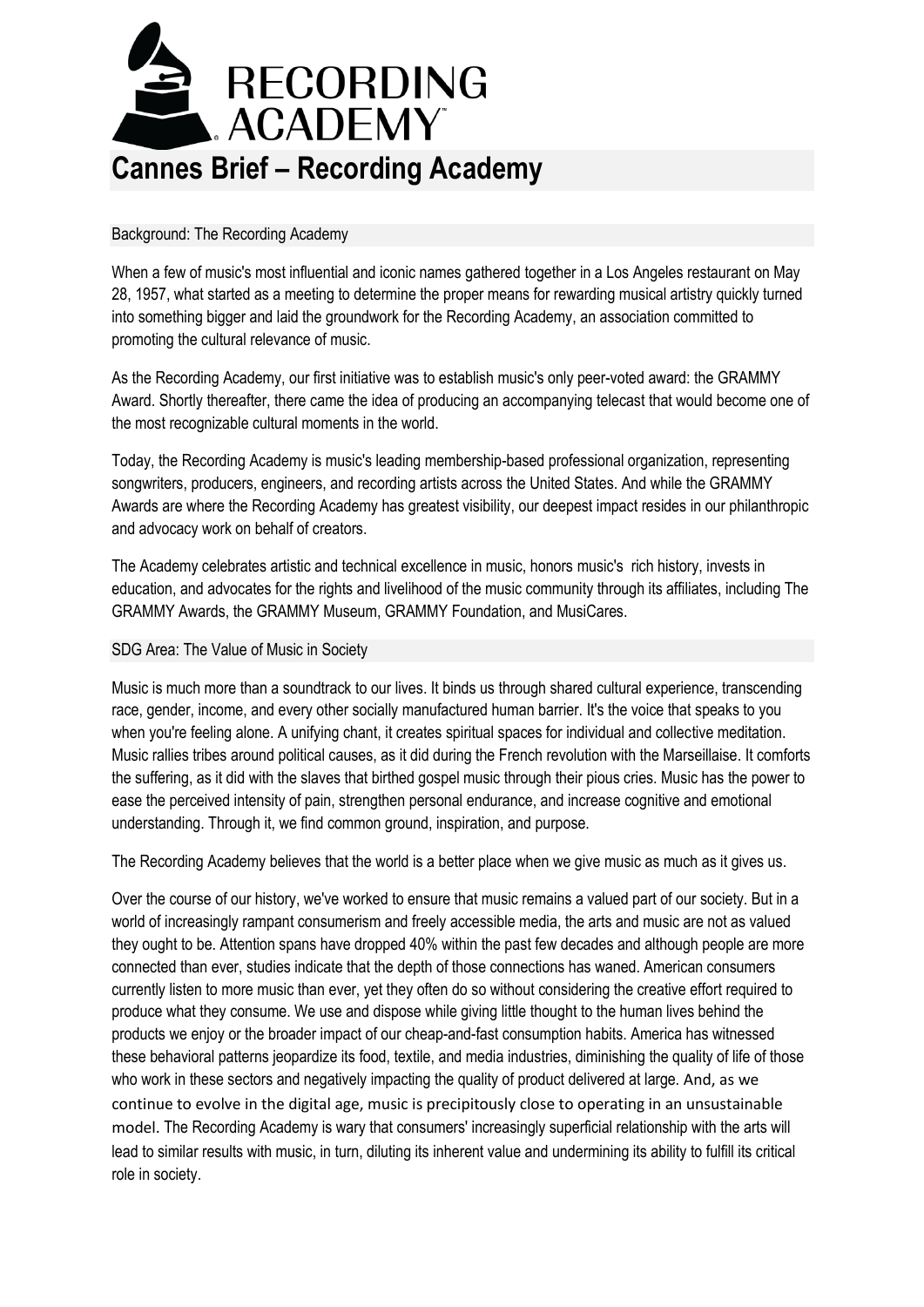

# What is the challenge?

How do you create value in something that is already taken for granted? Most of the world doesn't perceive music as something in need of protection, thinking of it solely as entertainment that will endure with no great effort on our part. The under appreciation of music's value naturally leads people to neglect the rights of its creators, the need for its preservation, and the importance of funding its future through music education.

While this general sense of apathy results in a lack of active measures in support of music, there is also a second dynamic at play: That is consumer distrust of institutions and corporations, including the music industry, and a growing frustration about being asked to subsidize the lives of artists who ostensibly have much more than they do.

When considering artist compensation, people often think solely of the industry's highest earners. When reflecting on music's place in society, they leave it to find its own way. In turn, people effectively absolve themselves from the role they play in shaping our creative ecosystem and culture at large. This dynamic not only rationalizes a lack of support for the arts, but also generates a friction between consumers and those in the creative community who seek support, especially when that support is monetary.

Together, these two forces work quietly to degrade music's future vibrancy.

#### What do we need you to do?

We want a big idea to shift the perception of music from something that we automatically receive as disposable entertainment to something in which we collectively invest for the betterment of our culture. We need more people to realize that music is a vital part of any healthy society, and that, as consumers, we play a role in shaping that society, specifically through our support of cultural institutions, the recording arts, and creators themselves.

### Target Audience

18-34 year olds are a contradictory crowd. They're the most likely to connect with a company or product based on the mission behind the offering, but are the most comfortable stealing media and not investing in the arts, despite the fact they listen to music significantly more than any other generation.

- Millennials listen to music 75.1% more than Baby Boomers on a daily basis, according to data shared this morning with Digital Music News.
- 30% of all consumers of licensed music engaged in stream ripping and that number is growing yearly. That number is 49% when focused on the 16-24 year olds category and 40% for the 25-24 category. Thankfully, 64% of 13-15 year olds see stream ripping as stealing. How do we make sure they don't form bad habits as they grow?
- 77% of people aged 18 to 24 responded "yes" when asked, "When nothing is occupying my attention, the first thing I do is reach for my phone,"
- When asked about the importance of participating organizations' mission statements, 18-34 year olds were more likely than any other age group to say the mission was very or extremely important. True for nonprofits of all sizes and a variety of sectors.